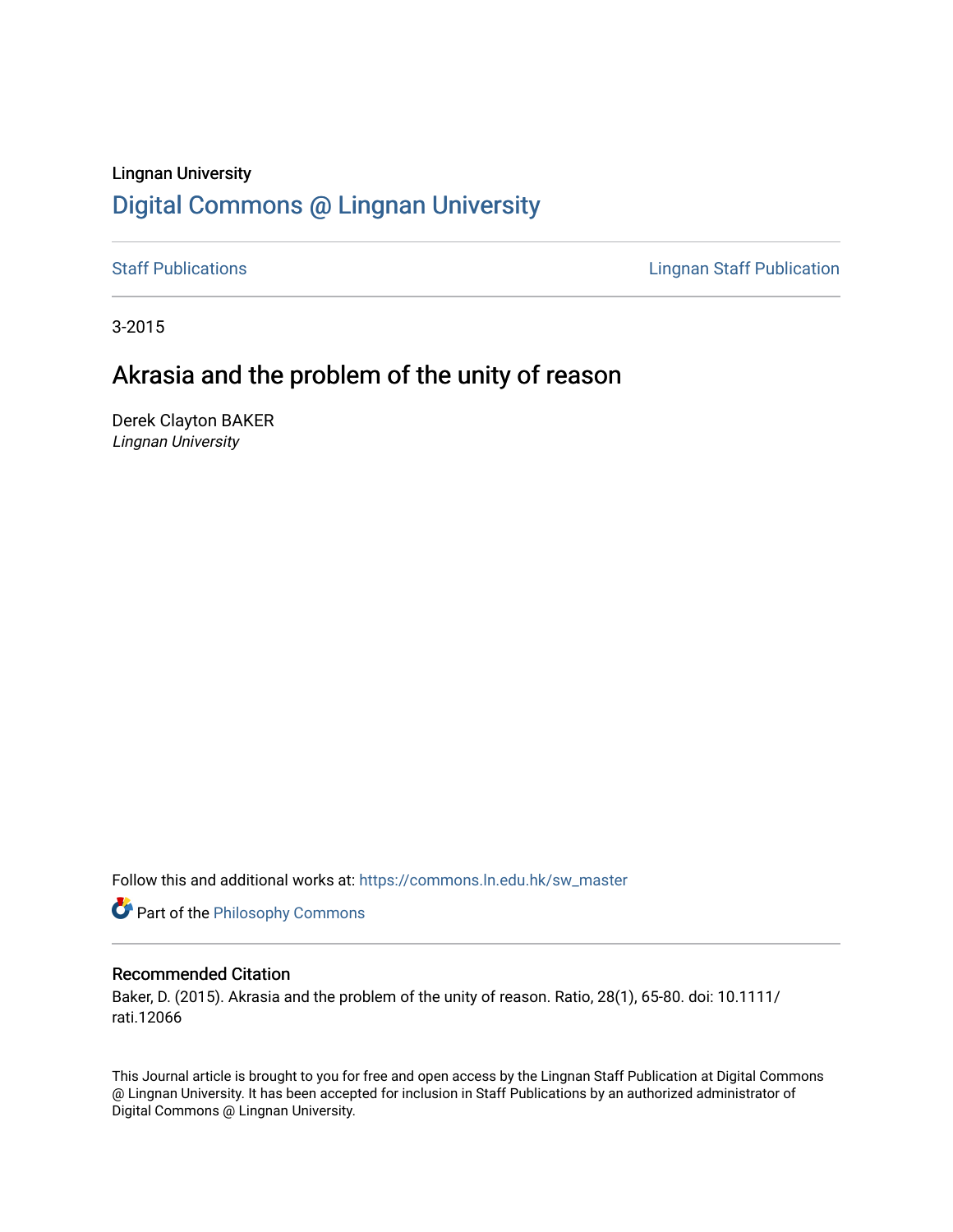### AKRASIA AND THE PROBLEM OF THE UNITY OF REASON

## *Derek Baker*

This is a preprint of a paper forthcoming in *Ratio*. For quotes or citations, please use the published version or email the author.

### *Abstract*

Joseph Raz and Sergio Tenenbaum argue that the Guise of the Good thesis explains both the possibility of practical reason and its unity with theoretical reason, something Humean psychological theories may be unable to do. This paper will argue, however, that Raz and Tenenbaum face a dilemma: either the version of the Guise of the Good they offer is too strong to allow for weakness of will, or it will lose its theoretical advantage in preserving the unity of reason. $<sup>1</sup>$ </sup>

The Guise of the Good thesis—also called 'the Scholastic view'—is a commitment to a necessary truth about the nature of intentional action:

Joseph Raz and Sergio Tenenbaum have argued that the thesis has substantial explanatory power.<sup>2</sup> Anyone who pursues worthless ends must do so because he is mistaken about what he ought to do. We can explain why the pursuit of such ends is contrary to reason by reference to the inaccuracy of one's practical attitudes;<sup>3</sup> hence, practical and theoretical reason will turn out to be species of the same thing. And Michael Smith, while rejecting GUISE, seems to allow that if it were true it would provide an easy explanation of the possibility of reasons for and against intrinsic desires.<sup>4</sup>

I will argue, however, that only a very strong version of GUISE has this theoretical advantage, and this form is unable to account for akrasia. Weaker forms of GUISE can account for akrasia, but at the cost of recreating the problems explaining the unity of reason that plague the rival theory, psychological Humeanism.

Three points of clarification should be made about GUISE. First, 'attitude' is a placeholder for some psychological act to be specified (in section 2). We will see that different versions of Scholasticism offer different specifications. Second, this paper will talk about the attitudes in question as presenting reasons, but this is consistent either with thinking that these reasons are normatively fundamental, or explained by another normative category,

GUISE: Necessarily, if an agent intentionally performs action *X*, then that agent has an attitude that presents reason in favour of *X*ing.

 $<sup>1</sup>$  Thanks to Li Hon Lam, Jack Woods, the audience at Chinese University of Hong Kong, and an anonymous</sup> referee for extremely helpful feedback and criticism. The work described in this paper was substantially funded by a grant from the Research Grants Council of the Hong Kong Special Administrative Region, China (Project No. LU342612). <sup>2</sup> See Raz, 'Explaining Normativity: On Rationality and the Justification of Reason', *Ratio (new series)* 12:4

<sup>(1999),</sup> pp. 354-79; and Tenenbaum, *Appearances of the Good: an Essay on Practical Reason* (Cambridge: Cambridge University Press, 2007).

<sup>&</sup>lt;sup>3</sup> Note that none of this rules out the possibility of *justifiably* making a mistake because of misleading evidence. It is simply to point out that motives can easily be criticized as mistaken on the Scholastic picture; and so it is fairly obvious that on such a view at least one kind of consideration, that the motivating state is mistaken or accurate, can serve as a reason bearing on one's intrinsic motives.

<sup>4</sup> Smith, 'A Constitutivist Theory of Reasons: Its Promise and Parts', *Law, Ethics, and Philosophy* 1 (2013).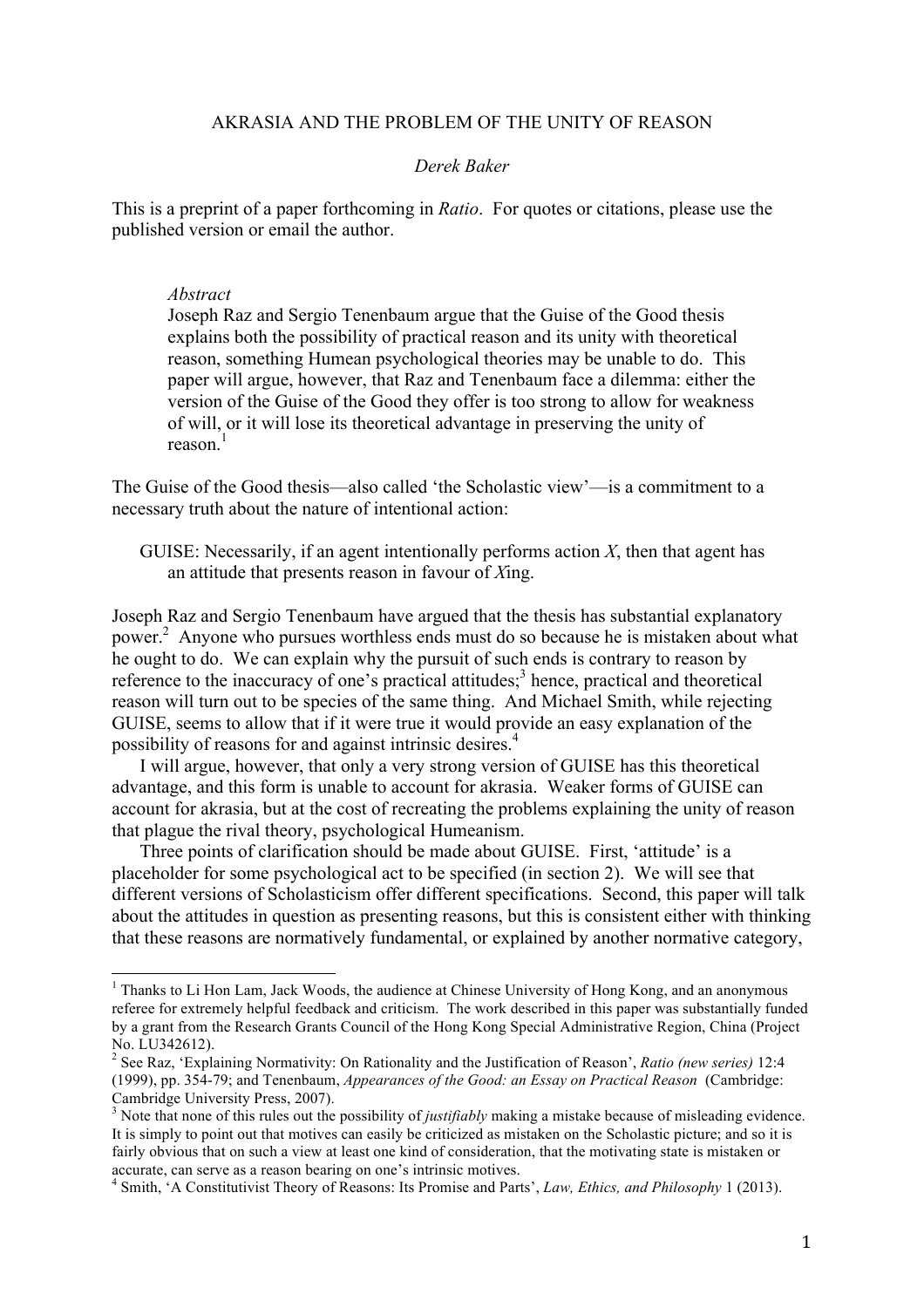such as values. Again, specific versions of Scholasticism will differ on these points. Third, the verb 'presents' is left deliberately vague. There are two ways in which the attitudes can be thought of as presenting their object as favoured by reasons, to be discussed in section 1.1.

Humean Psychology is the denial of GUISE. It holds that representational states and motivation can vary independently.<sup>5</sup> Stated more precisely, it is:

HUMEAN: Possibly, an agent intentionally performs action *X*, and that agent has no attitude presenting reason in favour of *X*ing.

Versions of HUMEAN again differ on specifics—on the psychological states responsible for intentional action and representing, for example. Confusingly, within debates on these specifics, 'Humean' is often used to name the belief-desire model, which some of the theories that count as Humean for my purposes deny.<sup>6</sup> For this discussion, 'Humean Psychology' will be, as I said, the denial of GUISE, and hence the thesis that motives and representations of value can vary independently.

HUMEAN seems like it will entail one of four things about practical reason, best illustrated by first considering three rival interpretations of Hume, and then Michael Smith's argument for internalism (or later constitutivism) about reasons for action. A brief presentation of these views will help illuminate explanatory potential of GUISE.

## **1. Understanding Humeanism and Scholasticism**

We can start with Christine Korsgaard, who understands Hume to be an error-theorist about practical reason.<sup>7</sup> If motives vary independently of our judgments and beliefs, then two people could want totally different things despite having the same judgments about how things are in the world, drawing the same inferences from the same starting points, interpreting the evidence in the same way—in other words, despite absolutely no differences in what is ordinarily called 'reasoning'.

But this suggests, to Korsgaard's Hume at least, that 'practical reason' is an oxymoron. Reason is about determining how the world is, a wholly theoretical matter. Practical matters are matters of what to do, something determined by motives free of rational control.

The second interpretation of Hume is as an instrumentalist (this is the orthodox reading). Here, the thought is, there is a class of facts about how the world is that will also be seen by an agent as facts about what to do—facts about the causal consequences of actions, and hence which actions are most likely to promote her desires.

Both of the above readings agree that for Hume reason is always theoretical reason. On the instrumentalist interpretation, practical (i.e. instrumental) reason *reduces* to theoretical reason, whereas Korsgaard understands the consequence to be eliminativist.

Kieran Setiya, on the other hand, reads Hume as having a robust notion of practical reason—he simply regards practical reason as wholly distinct from the theoretical.

...[T]here is a sense in which Hume *is* a sceptic about practical reason… But the sense is limited: he is a sceptic about practical reason… only on a *rationalist* account of what it must be. For Hume, ethical rationalism is the attempt to model practical on theoretical reason, and it comes in the end to a

<sup>&</sup>lt;sup>5</sup> Michael Smith, 'The Humean Theory of Motivation', *Mind* 96:381 (1987), pp. 36-61.<br><sup>6</sup> See, for example, Richard Holton, *Willing, Wanting, Waiting* (Oxford: Oxford University Press, 2009).<br><sup>7</sup> Korsgaard, 'The Normati

*Reason and Moral Psychology* (Oxford: Oxford University Press, 2008), pp. 27-68.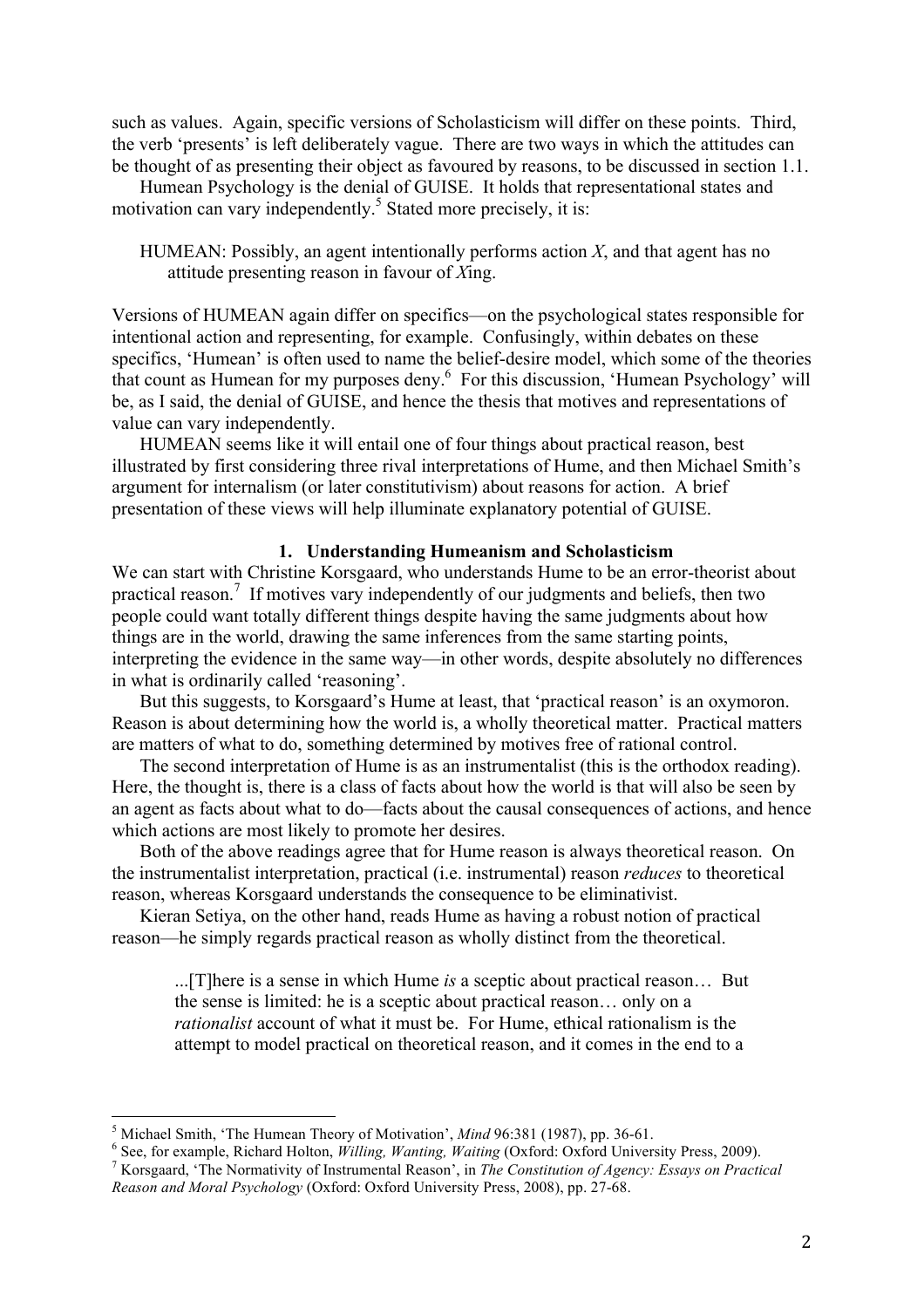confusion of the two. When this confusion is cleared away, Hume finds it misleading, rather than helpful, to apply the term 'reason' in ethics at all...<sup>8</sup>

According to Setiya, reasons for action should be explained (and are, for Hume) in terms of virtues, or good dispositions of practical thinking. Setiya's interpretation shows that a psychological Humean need not embrace a minimalist picture of practical reason. It also shows that there is substantial theoretical pressure to do so. Notice that Setiya's Hume offers an explicitly disjunctive theory of reason. Practical reason is not like theoretical reason, and this raises the question of why we think that these are instances of the same thing at all, rather than two very different kinds of normative requirement (and corresponding capacities for meeting these requirements) that by an accident of language happen to share a name.

This leaves the normative significance of practical reason obscure. We want, for example, to call immoral behaviour 'contrary to reason', to show that morality has an objectivity and normative status it would otherwise lack. But if we preserve the unreasonableness of immorality by accepting a disjunctive account of reason, then we do so at the apparent cost of undermining the extra normative import the charge of 'unreasonableness' was supposed to bring. The non-instrumentalist is preserving her right to the word at the risk of giving up its substance, of turning the word into simply another pejorative.<sup>9</sup>

This problem is not simply due to idiosyncrasies of Setiya's Hume, either. Any position combining a robust picture of practical reason with a Humean psychology will risk incurring them. A reasons-first view, for example, might tell us that both practical and theoretical reason involve responding to *reasons*. <sup>10</sup> Thus it may seem to avoid the problem of disjunction.

But in fact it just pushes the problem back a level. What makes reasons for action and reasons for belief into a single, unitary class? They govern different kinds of psychological states, if we accept HUMEAN. The responses they demand are different: one describable as coming to certain conclusions, and the other involving making certain choices or coming to have certain concerns. So what makes them instances of the same kind of thing? Given the commitment to primitivism about reasons definitive of such views, it is unclear how they could provide an answer.<sup>11</sup>

This leads to Michael Smith's reasons' constitutivism, which attempts to explain how there can be a unified notion of reason governing both belief and desire, given that 'desires … do not purport to represent things to be the way they are, [and] they aren't the sort of psychological state which can be true or false' (*ibid.,* p. 12). From this, it *may* follow that desires are 'not the sort of state for which there can be reasons' (*ibid.*).

Smith points out that primitivist views about reasons seem to leave us with the problem of disjunction indicated above. To explain how reasons are a unified class, he appeals to the idea of an ideal agent, an agent with the beliefs and desires that would allow her to carry out the processes of agency—making choices, plans, and performing actions—as well as possible. Smith takes it that in the realm of beliefs this will require omniscience. In the realm of desires things are much more complicated, but Smith describes the agent as

<sup>&</sup>lt;sup>8</sup> Setiya, *Reasons without Rationalism* (Princeton: Princeton University Press, 2007), p. 19.<br><sup>9</sup> For examples of this objection see Bernard Williams, 'Internal and External Reasons', in *Moral Luck* (Cambridge: Cambridge University Press, 1981), pp. 101-13; and Donald Hubin, 'What's Special About Humeanism?' *Noûs* 33:1 (1999) pp. 30-45.

<sup>&</sup>lt;sup>10</sup> T.M. Scanlon. *What We Owe to Each Other* (Cambridge, MA: Belknap Press of Harvard University Press, 1998).

 $11$  Again, see Smith, 'A Constitutivist Theory'.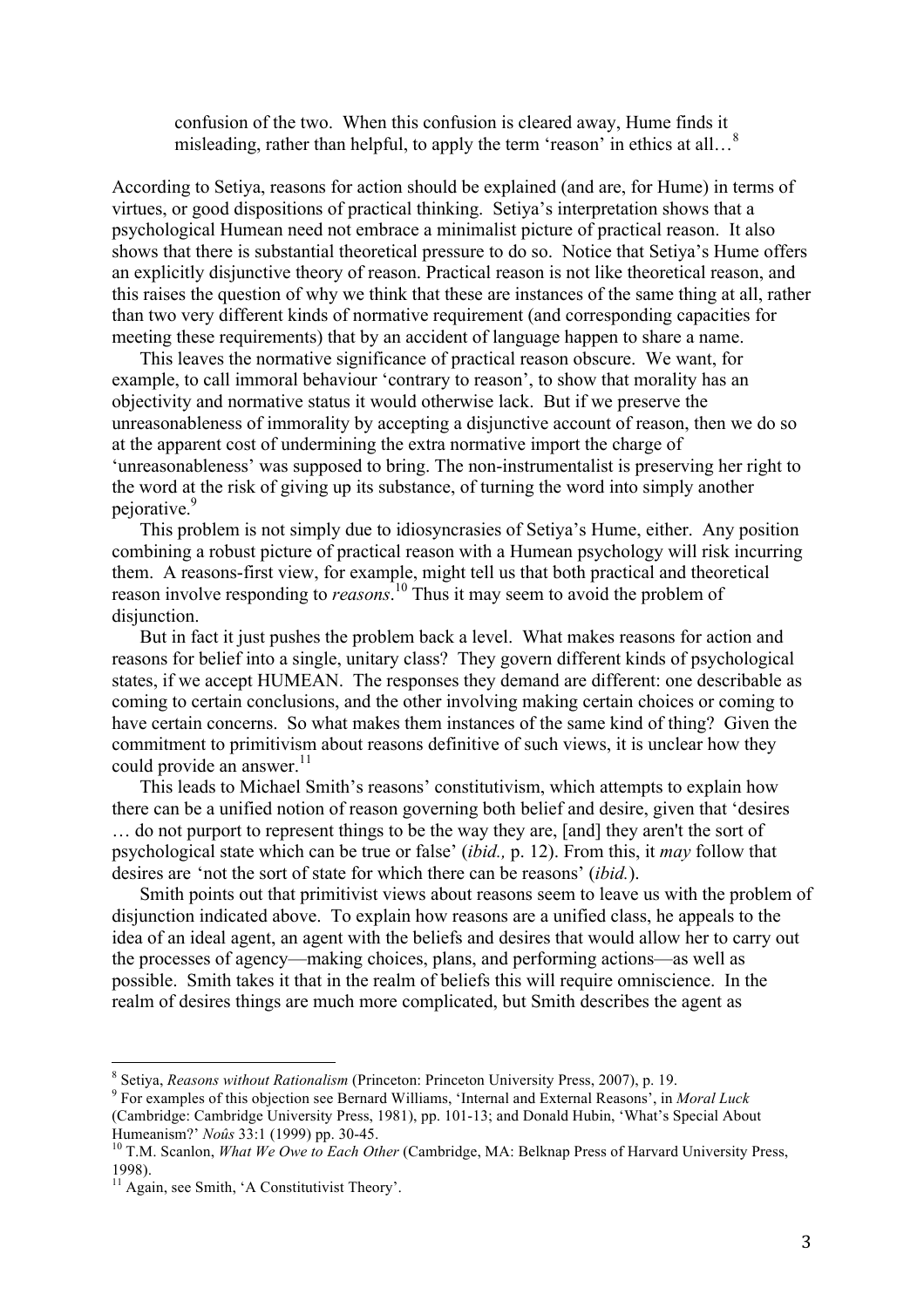possessing a number of desires, which are constitutive of rationality, desires to preserve and maintain her own rational capacities and those of others (suggesting a roughly Kantian ethic). The two kinds of reasons thus have the following unity:

…[A]n agent's beliefs should have as their contents the contents of the knowledge of that agent's idealized counterpart… [A]n agent's desires should have as their contents the contents of the desires of the agent's idealized counterpart. (*Ibid.,* 19.)

Smith, by the way, is not endorsing the epistemic principle that one should always believe what is true (as his full discussion makes clear). Rather, both epistemic reasons and practical reasons can be explained by appeal to the attitudes one's ideal counterpart would have. This common explanatory basis provides the unity of the two classes of reason.

So the psychological Humean seems committed to one of the following: minimalism about practical reason, a disjunctive theory of reason, or a difficult and complicated explanatory project. This should make the attraction of Scholastic psychology clear. It gives us a non-minimalist account of practical reason, in a way that makes clear the unity of practical reason with theoretical.

Raz straightforwardly states this advantage to the Guise of the Good:

…[S]ince we desire only what we think of as worth desiring, our desires are among our responses to perceived reasons. …The reasoning ability and other capacities which make people rational in forming beliefs about scientific matters, or about the weather, or anything else which can be said not to be in itself normative, are the same abilities which make people rational in the way they adopt and maintain goals. Therefore, there is only one kind of rationality. ('Explaining Normativity', pp. 360-1.)

And Tenenbaum presents the ease with which we can explain certain forms of rational criticism as the primary advantage of Scholasticism:

A scholastic view has a quite uncomplicated way of making room for the possibility of this kind of error [of pursuing a worthless end]. …Our desires express our *stances* toward the good, but there is no guarantee that these stances can serve as appropriate ground for a correct judgment that their objects are good. (*Appearances,* pp. 5-6.)

He goes on to state that

The scholastic view… conceives of our rational faculties as a unified whole. They are the same rational faculties employed in two different endeavours: theoretical inquiry and practical inquiry. The inquiries are distinguished not by different cognitive faculties but by their formal ends: the truth in the case of theoretical reason and the good in the case of practical reason. (*Ibid.,* p. 6.)

So the Guise of the Good offers an explanation of how *actions* can be 'contrary to reason' without equivocation about the meaning of 'reason'—and it does this without the complexities of idealized counterparts or desires constitutive of rationality.

*1.1. A Further Complication*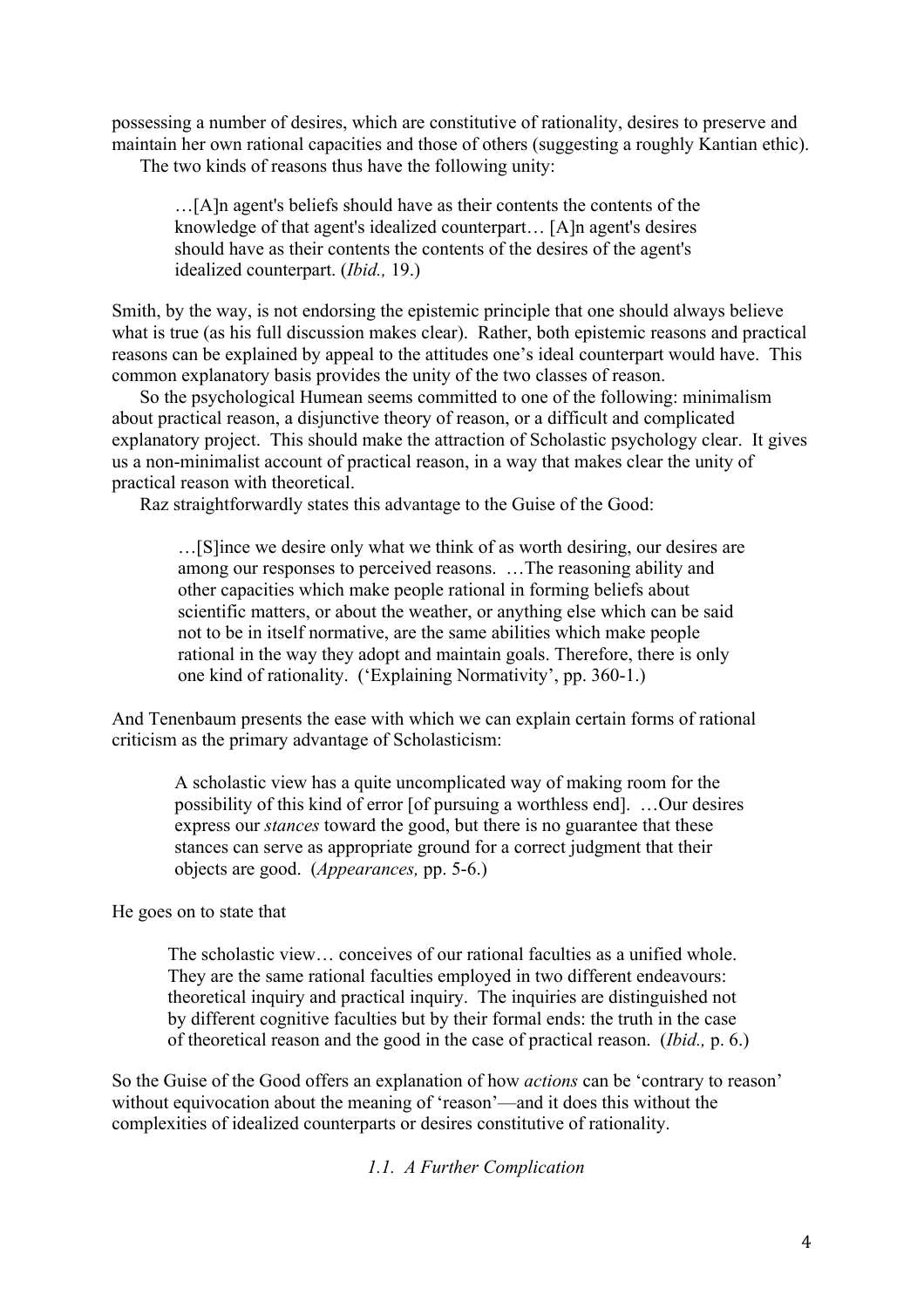It is worth discussing a further complication, the sense in which the motivating attitude *presents* an action as supported by reasons or *presents* its objects as good. Mark Schroeder points out that there are two ways in which motives might present their objects as good (or otherwise normatively favoured).12 *Good* might be part of the content of each motive. Alternately, the analogy between the good and the truth might be closer. If I believe that it is raining, the content of my perceptual experience is not *that it is true that it is raining*. Small children and animal can have beliefs about rain without having the concept of truth. Rather, truth sets the standard of correctness for beliefs.

Schroeder argues that advocates of GUISE face a dilemma here. If *good* must be part of the content of our motives, animals and small children could not have motives. But those psychological Humeans who accept non-minimalist pictures of practical reason (e.g., Setiya, Smith) could agree that *good*, or some other normative notion, sets standards of correctness for our motives.<sup>13</sup> If GUISE is reformulated as a claim about standards of correctness, it is not a psychological thesis, but a normative one.

Tenenbaum, however, offers a third option. 14 He points out that while *truth* is not part of the content of standard beliefs, the connection between beliefs and the truth is much tighter than simply setting a standard of correctness. To believe a content is to hold that content true in some hard to specify but intuitive sense. We can illustrate this with a variation on Moore's paradox; a man asserts 'I believe it is raining but it is false that it is raining.' We do not simply regard the man as believing incorrectly. His statement is scarcely intelligible; we have a hard time understanding the sense in which he might have the belief (ibid). Tenenbaum's position is that motives are linked to the good in the same manner.

One difficulty should be noted. While it seems correct that beliefs present their objects as true, exactly how we should make theoretical sense of this relation to truth is unclear. This unclarity call into question the dialectical superiority of GUISE over HUMEAN. Tenenbaum, recall, claims that Scholastics can provide an easy explanation of why choosing to pursue worthless ends is irrational. But his explanation, ultimately, is that they stand in a certain relation to the good, a relation we do not understand very well and of which there is only one other example. This objection is hardly decisive, but the ambitions of the Scholastic project demand further illumination of the relation motives are supposed to stand in to the good. 15

In any case, we can now say more about the sense in which motives are supposed to present their objects as normatively favoured. 'Presents' cannot mean simply that it aims at. Psychological Humeans who reject instrumentalism can say as much. It must mean either that the attitude *represents* the object as normatively favoured; or that the attitude, while it does not represent a normative fact, has the tight link with reasons or goodness that beliefs have with truth

These latter views are distinct, but the target of this paper is a pair of theoretical ambitions that can be combined with either. The first is the aim of explaining why choosing worthless ends is mistaken by appeal to something very much like inaccuracy, if not inaccuracy itself. The second is the aim of using GUISE to explain the unity of reason. These ambitions make akrasia difficult for the Guise of the Good, on either understanding of 'presents'.

<sup>&</sup>lt;sup>12</sup> Schroeder, 'How Does the Good Appear to Us?' Social Theory and Practice 34:1 (2008), pp. 119-30.<br><sup>13</sup> Smith explicitly embraces this interpretation of 'desire aims at the good' in 'A Constitutivist Theory', p. 19.<br><sup>1</sup> Thanks to the referee for calling this argument to my attention.

<sup>&</sup>lt;sup>15</sup> For an example of further development of the idea, see Karl Schafer, 'Perception and the Rational Force of Desire', *The Journal of Philosophy* 110:5 (2013), pp. 258-81.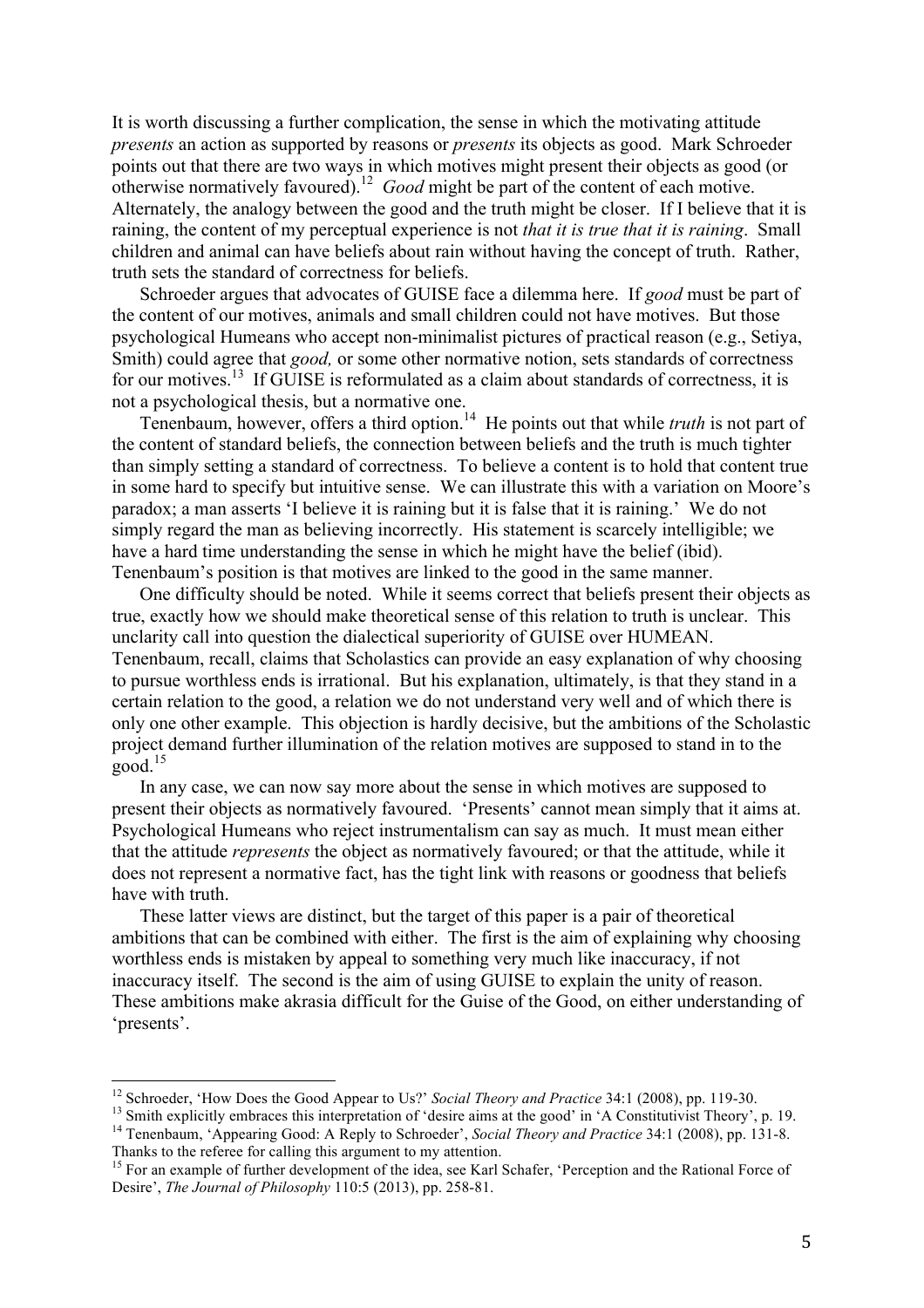## **2. Four Versions of the Guise of the Good**

There are two placeholders in our statement of the Guise of the Good: *attitude* and *reason*.

The most obvious attitude would be a judgment. This judgment is either a belief that there is reason in favour of the act, which is also presumably identical to an intention to perform that act; or it is simply an intention to perform the act that *presents* (in the sense put forward by Tenenbaum) its object as favoured.<sup>16</sup> But a number of advocates of the Guise have argued that desires should be thought of as closer to perceptual states.<sup>17</sup> The rational corrigibility of perceptual states is limited: I can know that the way I perceive some optical illusion is inaccurate, but the illusion persists. By analogy, desires can persist despite my considered judgment that their object is not worthy of pursuit.

We can name the resulting positions Intellectualism and Perceptualism:

- INTELLECTUALISM: Necessarily, if an agent intentionally performs action *X*, then that agent has *a judgment* that presents reason in favour of *X*ing.
- PERCEPTUALISM: Necessarily, if an agent intentionally performs action *X*, then that agent has *a judgment or quasi-perceptual experience* that presents reason in favour of *X*ing.

Perceptualism is a disjunction of necessary conditions on motivation, because the Perceptualist presumably will wish to say that we sometimes resist our temptations.<sup>18</sup> Note that for an account to qualify as Perceptualist on these definitions, the quasi-perceivings must be capable of motivating independently of a belief. Tenenbaum, for example, allows that there are such quasi-perceivings, but identifies the motivating state with an intention, which is a normative judgment (which may be evidentially based on the quasi-perceivings). His view does not count as Perceptualist.

The Guise of the Good can also come in a strong or a weak form:

- STRONG GUISE: Necessarily, if an agent intentionally performs action *X*, then that agent has an attitude presenting *sufficient* reason in favour of *X*ing.
- WEAK GUISE: Necessarily, if an agent intentionally performs action *X*, then that agent has an attitude presenting *some* reason in favour of *X*ing.

The strong and weak thesis can both be combined with Intellectualism and Perceptualism, giving four species of the Guise of the Good. I will consider each of these in turn.

#### *2.1.Strong Intellectualism*

STRONG INTELLECTUALISM: Necessarily, if an agent intentionally performs action *X*, then that agent *has a judgment* that presents *sufficient reason* in favour of *X*ing.

<sup>&</sup>lt;sup>16</sup> 'According to the scholastic view, what the agent judges to be good is the agent's intention in action'<br>(Tenenbaum, *Appearances*, p. 52).

For examples of Perceptualism, see Mark Johnston, 'The Authority of Affect', *Philosophy and Phenomenological Research* 63:1 (2001), pp. 181-214; and Graham Oddie, *Value, Reality, and Desires*  (Oxford: Oxford University Press, 2005).

<sup>&</sup>lt;sup>18</sup> But in Oddie, *Value*, the possibility of motivation by judgment seems to be ruled out. It is unclear how Oddie would account for continent behaviour.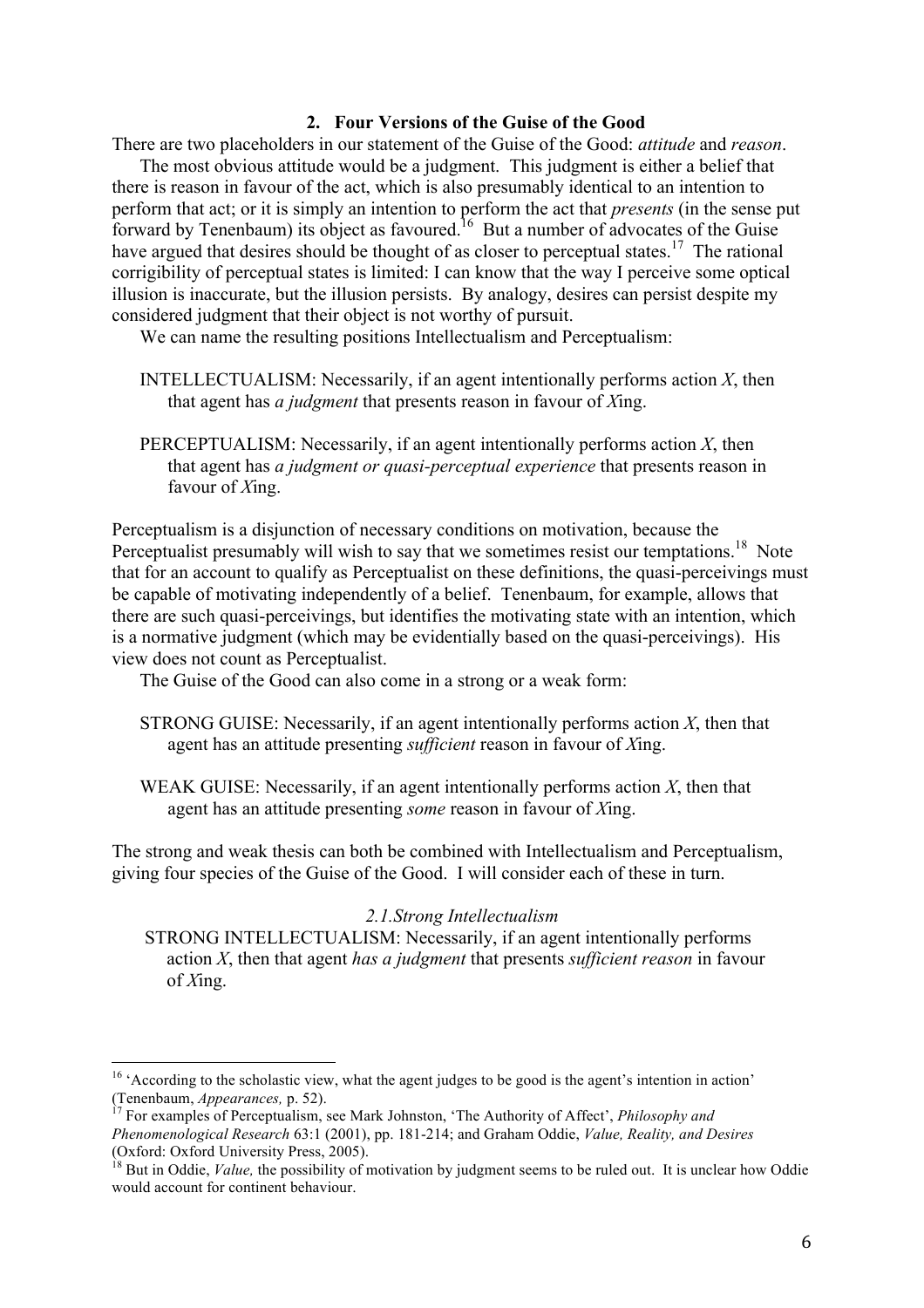Strong Intellectualism holds that agents only act on judgments presenting their action as justified. When they act contrary to how they ought, it is because of an inaccurate assessment of what the world is like. This thesis can straightforwardly explain substantive practical requirements in a manner compatible with reason's unity. It also risks ruling out the possibility of akrasia.19

Davidson's theory of weakness of will is an attempt to reconcile akrasia with Strong Intellectualism. Davidson argues that we can make room for akrasia by distinguishing between a judgment about what is best all-things-considered and a judgment about what is unconditionally best. It is the latter, he thinks, that finds expression in action. Akrasia occurs when an agent judges that some option is inferior all-things-considered but also judges it to be the best unconditionally, leading her to act against her all-things-considered judgment.<sup>20</sup>

Gary Watson offers the clearest objections to Davidson's theory. It is not obvious that there is any distinction between an all-things-considered judgment and an unqualified judgment. Intuitively, what I ought to do all-things-considered is just what I ought to do. Unless the difference is clarified no real reason has been offered to think that our actions could not deviate from the unconditional judgment as much as they can deviate from the allthings-considered. $21$ 

In fact, what Davidson says to elucidate the distinction suggests that our actions could come apart from both judgments:

One potential confusion is quickly set aside. '*a* is better than *b*, all things (viz. all truths, moral and otherwise) considered' surely does entail '*a* is better than *b*', and we do not want to explain incontinence as a simple logical blunder. The phrase 'all things considered' must, of course, refer only to things known, believed, or held by the agent, the sum of his relevant principles, opinions, attitudes, and desires. Setting this straight may, however, seem only to emphasize the real difficulty. We want now to ask: how is it possible for a man to judge that  $a$  is better than  $b$  on the grounds that  $r$ , and yet not judge that  $a$  is better than  $b$ , when  $r$  is the sum of all that seems relevant to him? (*Ibid.,* p. 40)

In other words, the all-things-considered judgment is a judgment about what one ought to do given one's *evidence*, or something very similar.<sup>22</sup> The akratic, according to Davidson, thinks that he should not perform some action *given his evidence*, but also thinks that he should (unconditionally) perform the action, and does. Or, at the very least, he judges that it would be unreasonable, given the considerations he regards as relevant, to judge that he ought *simpliciter* to X, but still judges that he ought *simpliciter* to X. In either case, it is a conflict between what he judges that he ought to judge about what he ought to do and what he actually judges that he ought to do.

Imagine a philosopher who finds himself dumbfounded by Peter Singer. He thinks the argument that he should give most of his money to charity is overwhelmingly strong, that that

<sup>&</sup>lt;sup>19</sup> Strong Intellectualism may thus be identical to *Socratic* Intellectualism. See Heda Segvic, 'No One Errs Willingly: the Meaning of Socratic Intellectualism', in S. Abhel-Rappe and R. Kamtekar (eds.), *A Companion to Socrates* (Oxford: Blackwell Publishing, 2007), pp. 171-85; and Matthew Evans, 'A Partisan's Guide to Socratic Intellectualism', in S. Tenenbaum (ed.) *Desire, Practical Reason, and the Good* (Oxford: Oxford

University Press, 2010), pp. 6-33.<br><sup>20</sup> Davidson, 'How Is Weakness of Will Possible?' in *Essays on Actions and Events* (Oxford: Oxford University Press. 2001). pp. 21-42.

<sup>21</sup> Watson, 'Skepticism about Weakness of Will', *The Philosophical Review* 86:3 (1977), pp. 316-39, at p. 319.<br><sup>22</sup> I assume that in this discussion claims about which action is best can be replaced with claims about what ought to do.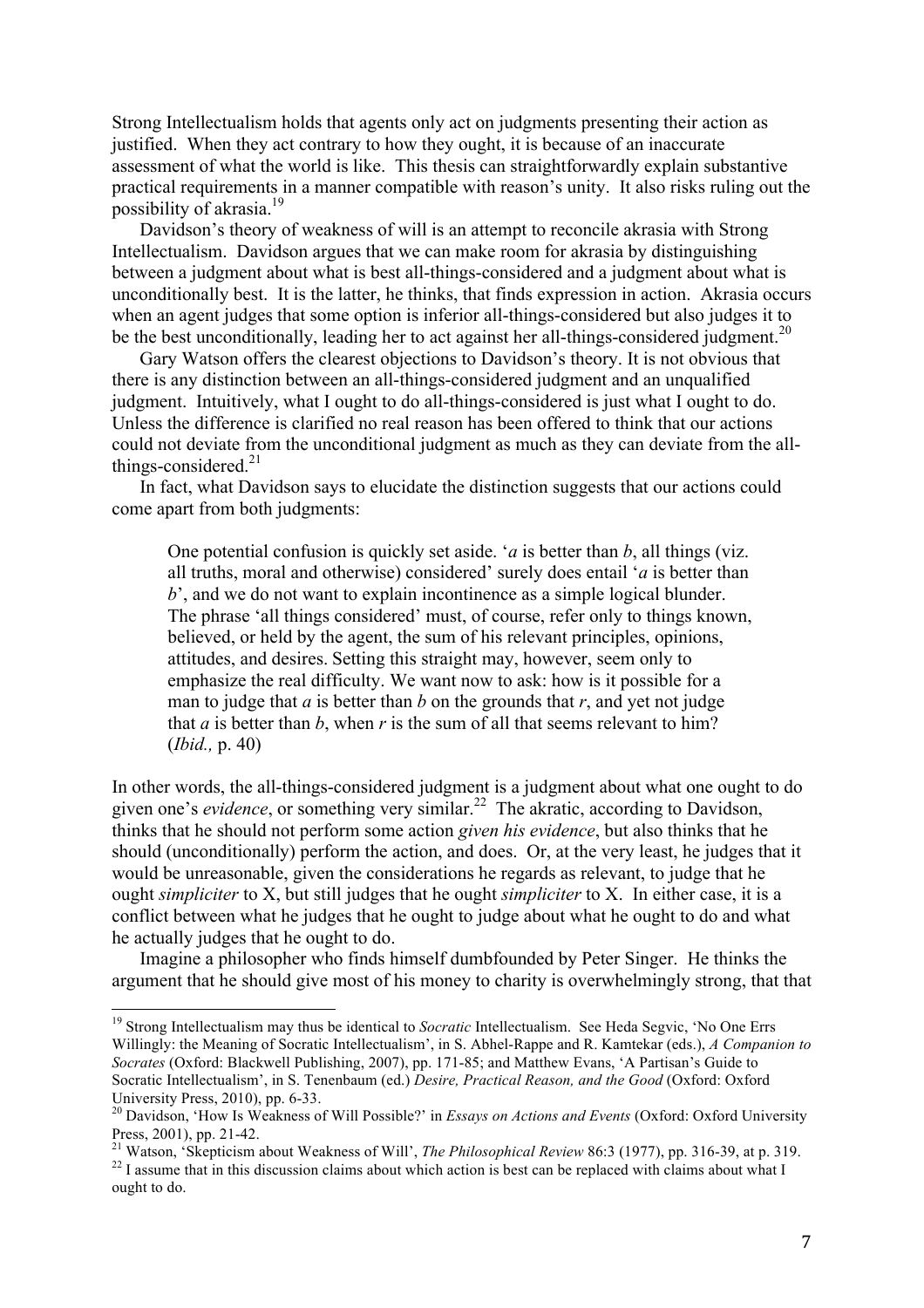conclusion is clearly the most evidentially-favoured position. In other words he thinks, given his evidence, that he ought to give most of his money to charity. But he continues to think that he ought to spend his money on his own child.<sup>23</sup> This is someone who regards his conviction as unreasonable, as something he can give no rational support for. But it remains his conviction. (That is guaranteed by saying it is what he thinks he ought, unconditionally, to do.)

This character, while irrational, is not practically akratic in the normal sense (he may be theoretically akratic, since he believes contrary to his acknowledged evidence). He would be practically akratic, however, if he continued to believe that spending the money on his child was best, but spent it on himself instead. It seems that an agent could be like this too. He could regard his conviction as unreasonable, but still hold it, and betray it. But as Watson points out, Davidson is committed to denying this.<sup>24</sup>

But is the character really conceivable? Perhaps he does not find Singer's arguments convincing, and we are imagining a character self-deceived on this point. Or perhaps he does not really believe he ought to put his children first; again, we are imagining a character who has deceived himself into thinking he has such a conviction.<sup>25</sup> In many cases, one of these interpretations is more plausible. They attribute one irrationality to the character in question rather than two. But we can fill in details in such a way that it becomes more plausible that he suffers from two instances of akrasia rather than self-deception.

Imagine that his behaviour is clearly in line with accepting the premises of Singer's arguments. In general he at least appears willing to accept counterintuitive utilitarian conclusions on the basis of these kinds of arguments—he claims to think his government should make aid to impoverished countries a priority over aid to its own citizens, and is willing to dedicate money, time, and votes to (apparently) promote that end; he does also appear to sacrifice his own interests on occasions for the sake of net happiness. He does typically put his child's welfare before his own; the selfish behaviour happens episodically, but is relatively rare. Imagine finally that he has feelings of unease about his apparent normative conviction, and he has feelings of guilt about his selfish choice. At some point in adding on these details, we reach the point where double-akrasia looks like an overall more rational state than the baroque form of self-deception that would be the alternative. It is worth considering arguments against psychological egoism here: the egoist can reinterpret plausible counterexamples indefinitely, but at some point reinterpretations seem too ornate to be believable.

Tenenbaum offers his own refinement and defence of the Davidsonian account of Weakness of Will. His argument is directed at convincing the reader that *theoretical* akrasia is possible—that it is possible to believe contrary to what one believes is justified.<sup>26</sup> While he makes a very compelling and insightful case in favour of that, the real objection to the Davidsonian account is not that it asks us to believe in theoretical akrasia, but that some cases of practical akrasia do not resemble it. Our examples showed we can imagine 'doubleakrasia' in the practical case; but this does not seem possible in the theoretical, since it would require that the agent have a judgment which she regards not only as contrary to the evidence, but *false*.

<sup>&</sup>lt;sup>23</sup> We are assuming in this case that Singer's arguments and the philosopher's convictions are about what one ought *simpliciter* to do, rather than what one ought *morally* to do. If necessary, we can simply add that the philosopher in question believes moral requirements are always overriding, since some people do believe that. Thanks to the referee for calling my attention to this point.

<sup>24</sup> For a similar point and example, see Michael Bratman, 'Practical Reasoning and Weakness of Will', *Noûs* 

<sup>13:2 (1979),</sup> pp. 153-71. <sup>25</sup> Thanks to the referee for calling my attention to these points. <sup>26</sup> Tenenbaum, 'The Judgment of a Weak Will', *Philosophy and Phenomenological Research* 59:4 (1999), pp. 879-911.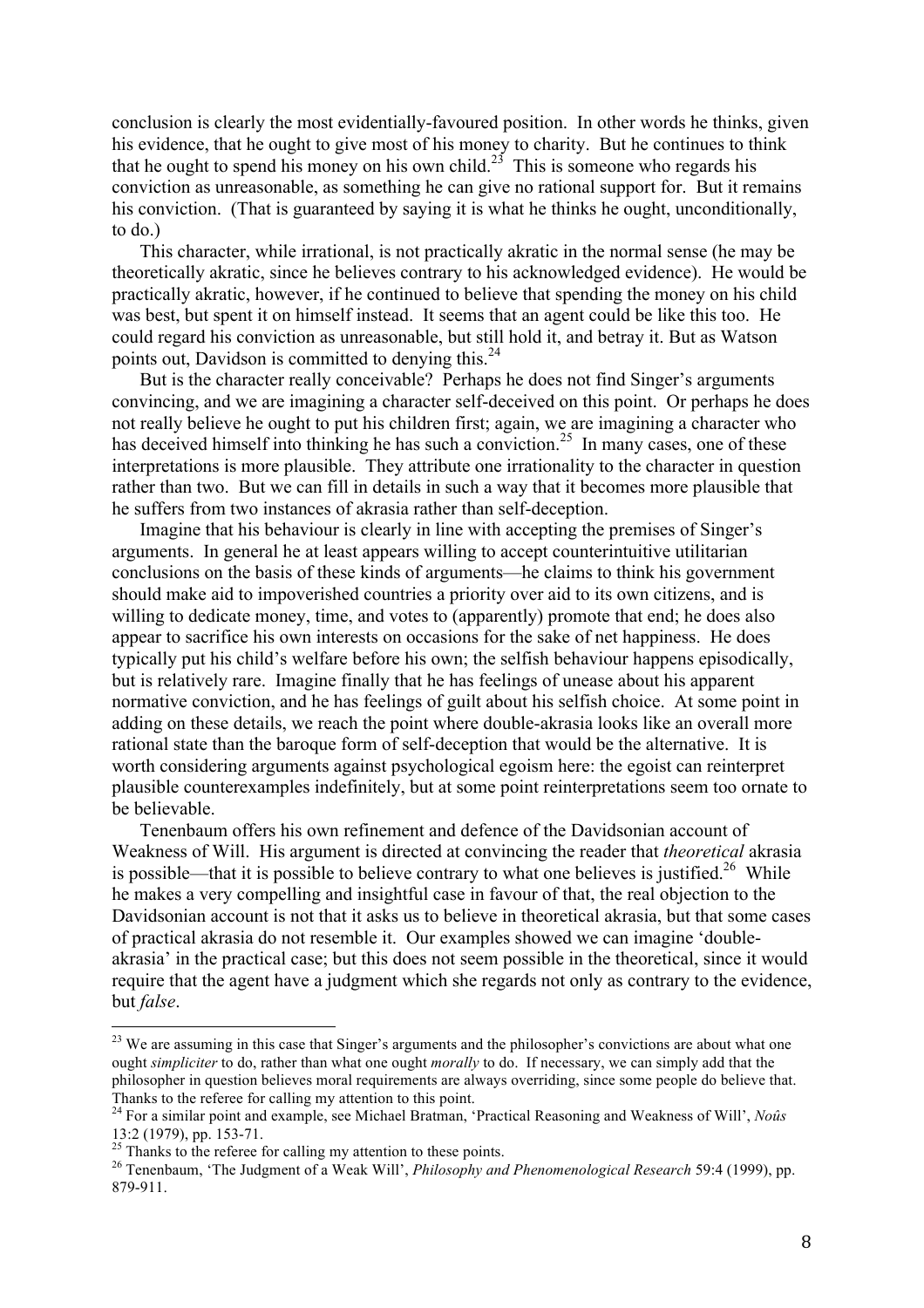Can Tenenbaum's conjecture that motives *present* rather than *represent* their objects as good help here? This misplaces the problem, which is not with the content of the attitudes, or the nature of the presenting-relation, but with the Davidsonian understanding of akrasia. Tenenbaum says that on his account, that the akratic 'acted in a way she knew to be irrational' (*ibid.,* p. 905). But this turns out to be *equivalent* to the claim that 'she accepted the all-out judgment she knew she should not have accepted'  $(ibid.)$ <sup>27</sup>

Someone in the latter state of mind is only acting in a way she knows to be irrational in a very indirect sense. She regards her action as rational—her judgment about the action presents it as the thing to do. Her problem is not that she thinks she should do something else; rather, she thinks it would be more rational *to have a different opinion on what she ought to do*. The akratic agent, for Tenenbaum, still acts against a higher-order judgment, rather than against a judgment directly about the action: she judges that she should accept the judgment presenting X as the best course of action, but accepts the judgment presenting Y as best instead, and acts on that.<sup>28</sup> The case of the agent who is doubly akratic, however, shows that we need the possibility of a gap between the second judgment and action.

### *2.2. Strong Perceptualism*

STRONG PERCEPTUALISM: Necessarily, if an agent intentionally performs action *X*, then that agent *has a judgment or perceiving* that presents *sufficient reason* in favour of *X*ing.

Strong Perceptualism tells us that if an agent performs an action, she must either have judged that she ought to do it, or quasi-perceived it as something that ought to be done. This theory allows for akrasia: an agent can judge that something ought not to be done, but still do it, thanks to a quasi-perception of the act as supported by sufficient reason.

According to Strong Perceptualism, it is possible for an agent to judge some evil act wrong, but pursue it anyway thanks to a quasi-perceptual state that presents it as justified. So wrongdoing despite completely accurate beliefs about what the world is like is possible; akrasia is possible.

Unfortunately, the theory does not allow us to assimilate practical reason to theoretical. The akratic admittedly suffers from a quasi-perceptual state presenting the action as justified, but it is mysterious how this state could be irrational or contrary to reason, if the rational standing of quasi-perceivings is supposed to resemble that of perception. A quasi-perceptual state that survives the agent's considered opinion is supposed to be analogous to a persistent optical illusion: the Mueller-Lyer lines look to be different sizes despite my knowledge that they aren't. A person is not subject to rational criticism in virtue of experiencing a persistent optical illusion. Assuming my beliefs are accurate and evidentially supported, there is no theoretical failing in *seeing* the lines as differently sized; there is no failing of reason. (Keep in mind, the Perceptualist account of akrasia is that I act on a quasi-perceiving that is contrary

<sup>&</sup>lt;sup>27</sup> Tenebaum makes the same claim in *Appearances*, p. 280.<br><sup>28</sup> Could Tenenbaum allow that normative beliefs are sometimes directly about the action itself—that is, allow that the akratic intends *X* and believes that she ought not *X*? This account of what akrasia is would make the practical akratic analogous to someone who continues to believe that *p* while simultaneously believing that *p* is false. This undermines any analogy between practical and theoretical akrasia (the theoretical akratic believes *p*  while believing *p* contrary to the evidence); it also overstates the practical akratic's incoherence. Note that Tenenbaum explicitly identifies normative beliefs as in some sense higher-order, both in the passage quoted above, and in *Appearances,* p. 74: '…the belief "X is good" is the same as the belief "I ought to hold X to be good." …It seems that… the belief expresses my theoretical views of how practical reason should be conducted, whereas the intention expresses the outcome of my reasoning practically…' Thanks to the referee for raising this point.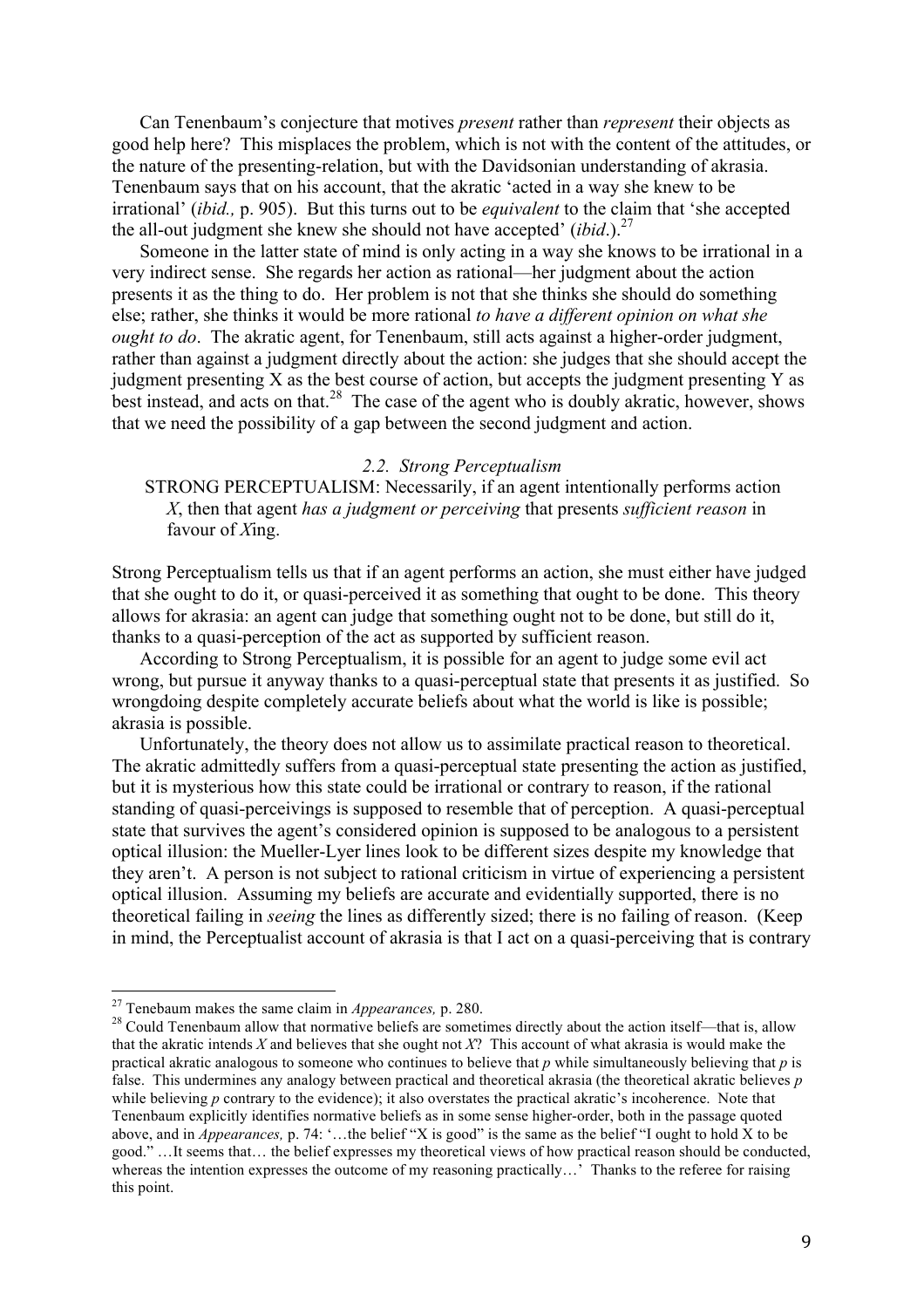to my normative belief. If my normative belief were to change to match the quasi-perceiving, that *could* be an irrationality, and analogous to a theoretical one, but it would not be akrasia.)

If we wish to call the akratic irrational using the Strong Perceptualist model, we will have to commit ourselves to requirements of reason that have no theoretical analogue. We must accept something similar to the following, for example:

ENKRASIA: An agent ought to choose *X* only if she has a *judgment* (not a quasiperception) presenting sufficient reason in favour of *X*ing.

## Or:

SEE-THE-WORLD-ARIGHT: An agent ought to have accurate quasi-perceivings.

Either norm would go beyond the requirements of theoretical reason. The first is distinctively practical. The second, as we saw, stipulates that the norms governing quasiperceivings exceed those governing regular perceivings.

The Strong Perceptualist can allow that practical reason presents requirements that go beyond the norms of practical reason, and simply accept that as brute. In other words, she can embrace a disjunctive account of practical reason. Alternately, she can offer an explanatory story that shows both theoretical reason and practical reason—despite the distinctive requirements of the latter—to make up a unity. But these are exactly the sorts of options that Humeans can and do pursue.

#### *2.3. Weak Intellectualism*

WEAK INTELLECTUALISM: Necessarily, if an agent intentionally performs action *X*, then that agent has a *judgment* that presents *some reason* in favour of *X*ing.

Weak Intellectualism offers a different explanation of akrasia: the agent judged some reason in favour of the akratic action, judged it to be unjustified nonetheless, but still performed the action. Akrasia happens when agents pursue objects of some, but inferior, value over the superior.

Weak Intellectualism is committed to its own independent variation thesis: *degree* of motivation varies independently of *degree* of value represented. If HUMEAN makes it hard to explain why pursuit of the worthless is contrary to reason, Weak Intellectualism makes it hard to explain why choosing the inferior over the superior is contrary to reason. The Humean tells us that a person who decides to spend his life counting blades of grass might well have completely accurate beliefs about the world. But according to Weak Perceptualism, an agent can choose an inferior option over a superior one (the pleasure of watching bad TV over the longer-term pleasures of good health, for example), despite completely accurate attitudes.

Again, if we wish to rationally criticize the agent who knowingly prefers the inferior to the superior, we will need to postulate a norm of reason that she has violated. For example:

ENKRASIA: An agent ought to choose *X* only if she believes there to be sufficient reason in favour of *X*ing.

But the difficulties with this have been discussed.

I will skip a detailed discussion of Weak Perceptualism, which will merely combine the explanatory liabilities of Strong Perceptualism and Weak Intellectualism.